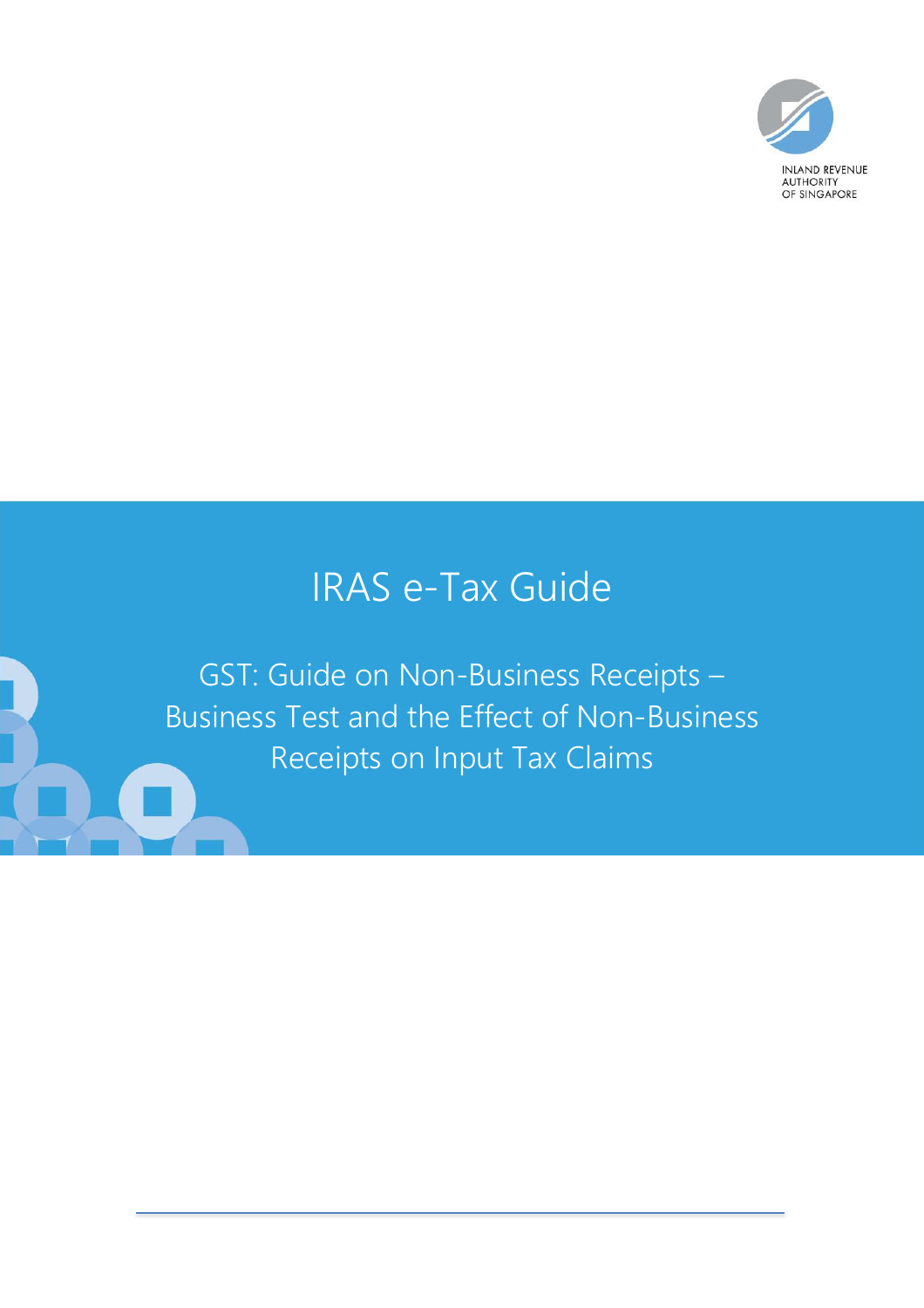Published by Inland Revenue Authority of Singapore

Published on 12 Sep 2019

First edition on 30 Sep 2013

Disclaimers: IRAS shall not be responsible or held accountable in any way for any damage, loss or expense whatsoever, arising directly or indirectly from any inaccuracy or incompleteness in the Contents of this e-Tax Guide, or errors or omissions in the transmission of the Contents. IRAS shall not be responsible or held accountable in any way for any decision made or action taken by you or any third party in reliance upon the Contents in this e-Tax Guide. This information aims to provide a better general understanding of taxpayers' tax obligations and is not intended to comprehensively address all possible tax issues that may arise. While every effort has been made to ensure that this information is consistent with existing law and practice, should there be any changes, IRAS reserves the right to vary its position accordingly.

© Inland Revenue Authority of Singapore

All rights reserved. No part of this publication may be reproduced or transmitted in any form or by any means, including photocopying and recording without the written permission of the copyright holder, application for which should be addressed to the publisher. Such written permission must also be obtained before any part of this publication is stored in a retrieval system of any nature.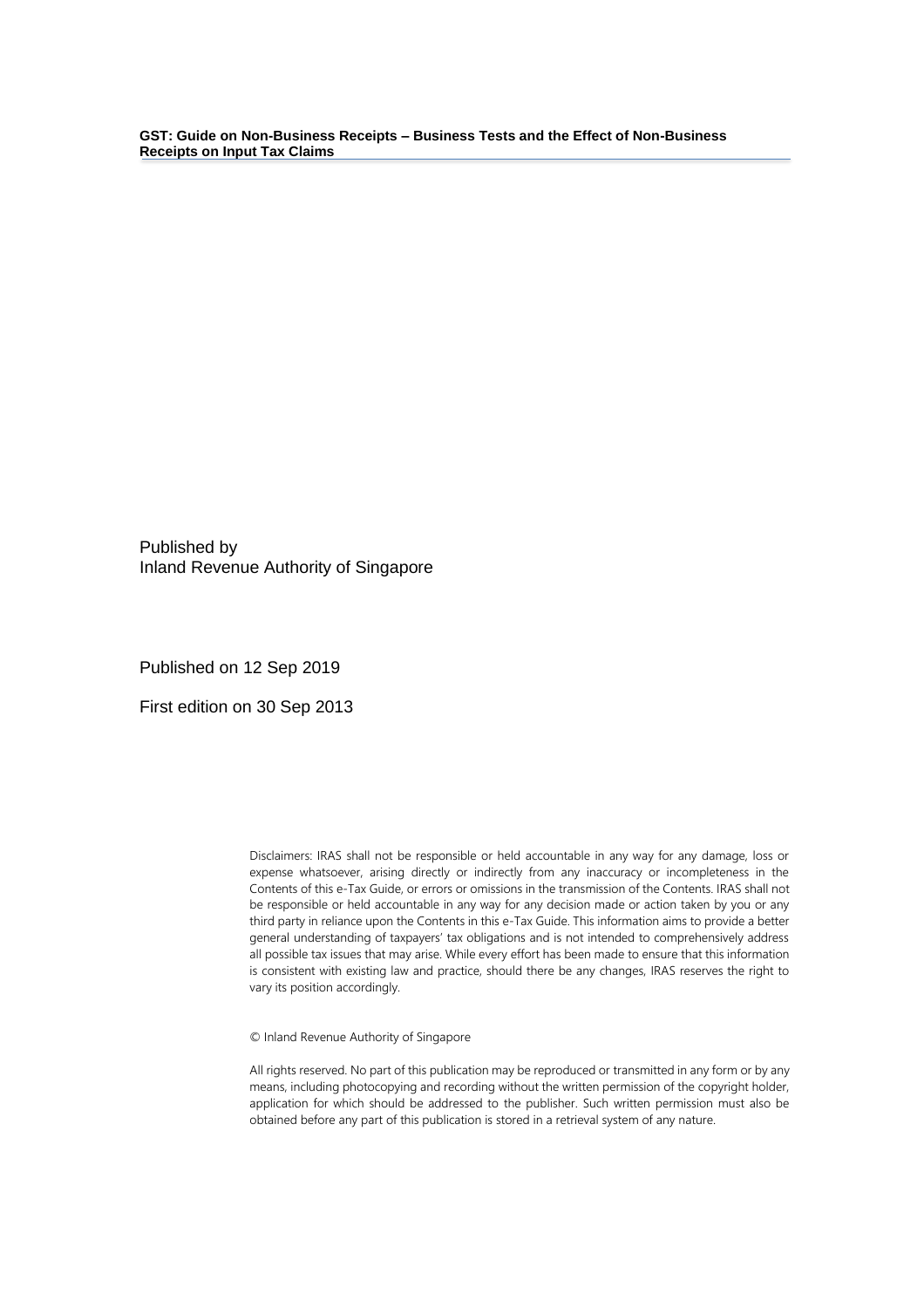# **Table of Contents**

# **Page**

| $\overline{3}$ |                                                                       |  |
|----------------|-----------------------------------------------------------------------|--|
| $\overline{4}$ |                                                                       |  |
| 5              | Businesses with partly business and partly non-business activities  3 |  |
| 6              | Receipt of grants and donations and its implication on input tax      |  |
|                |                                                                       |  |
| 8              |                                                                       |  |
| 9              |                                                                       |  |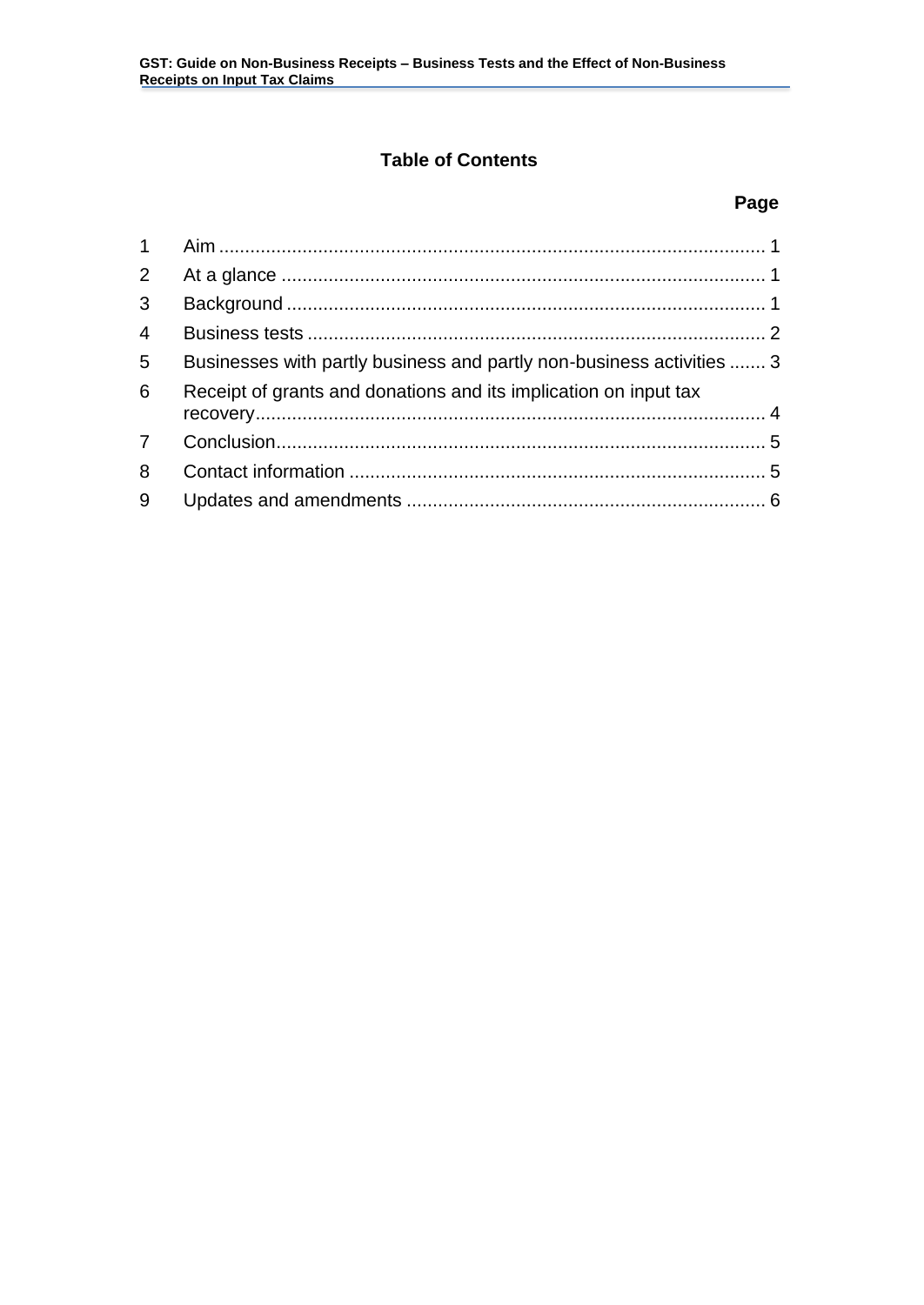# <span id="page-3-0"></span>**1 Aim**

- 1.1 This e-Tax Guide clarifies:
	- (a) The business tests that can be used to determine what constitutes the carrying on of a business for GST purpose; and
	- (b) The effect of non-business receipts such as outright grants and donations on input tax claims.

# <span id="page-3-1"></span>**2 At a glance**

1.2 A GST registered person (taxable person) may undertake various activities, some of which are business in nature while some may be non-business in nature. A taxable person is not entitled to claim input tax credits for GST incurred in respect of his non-business activities.

# <span id="page-3-2"></span>**3 Background**

1

- 3.1 A person is eligible for GST registration if he makes or intends to make taxable supplies of goods or services in the course or furtherance of any business carried on by him. He is required to register for GST if the annual value of his taxable supplies exceeds or is expected to exceed \$1 million.
- 3.2 GST is chargeable on any taxable supply of goods or services made in Singapore by a taxable person at the prevailing GST rate for standard-rated supplies and at 0% for zero-rated supplies such as exports of goods and international services.
- 3.3 Section 3 of the GST Act defines 'business' to include trade, profession or vocation. It also provides for some activities<sup>1</sup> to be regarded as the carrying on of a business. However, the statutory definition of business is not exhaustive.
- 3.4 To determine whether there exists a business, particularly where the situation does not appear to fall clearly within the statutory definition, the Comptroller of GST will make reference to the common business tests established in common law. The following paragraphs summarise the tests that may be used.

<sup>1</sup> The following activities are regarded as carrying on of a business under section 3 of the GST Act:

the provision by a club, association or organisation (for a subscription or other consideration) of the facilities or advantages available to its members,

<sup>-</sup> the admission of persons to any premises for a consideration,

anything done in connection with the termination or intended termination of a business,

disposal of a business as a going concern.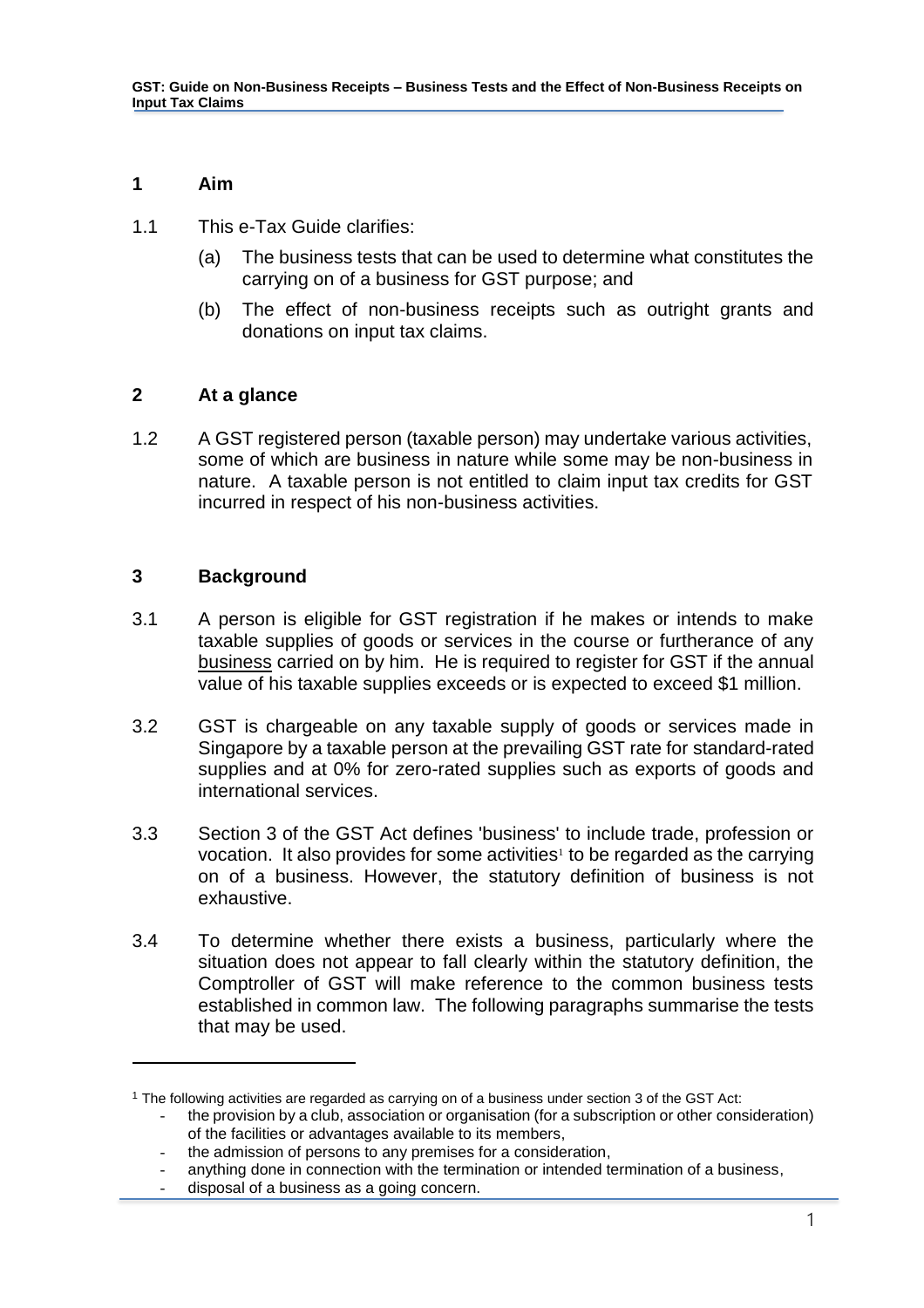#### <span id="page-4-0"></span>**4 Business tests**

- 4.1 The business tests commonly used as references are given below:
	- (a) Whether the activity is a 'serious undertaking earnestly pursued' or 'a serious occupation not necessarily confined to commercial or profit making undertakings'.
		- While this test excludes activities carried out for pleasure and social enjoyment without consideration, it does not prevent activities which are carried on without profit motive from being treated as business activities.
	- (b) Whether the activities are actively pursued with reasonable and recognisable continuity.
	- (c) Whether the activities are conducted in a regular manner and measured by the value of taxable supplies made periodically.
		- This means that supplies should be made regularly and fairly frequently as part of a continuing business activity.
	- (d) Whether the activities are conducted on sound and recognized business principles.
		- The activities should have the characteristics of a commercial undertaking with business practices and record keeping.
	- (e) Whether the person is carrying on activities that are predominantly concerned with the making of taxable supplies to consumers for a consideration.
		- This means that activities that are not mainly concerned with the making of supplies for a consideration would not be wholly business in nature. For example, activities provided free or at subsidised rates without commercial reasons to benefit the public or a segment of the public would not satisfy this test.
	- (f) Whether the taxable supplies are of a kind commonly made by those who seek to profit from them.
		- An activity is more likely to be regarded as a business activity if others are carrying on the same activity and doing it for a commercial reason.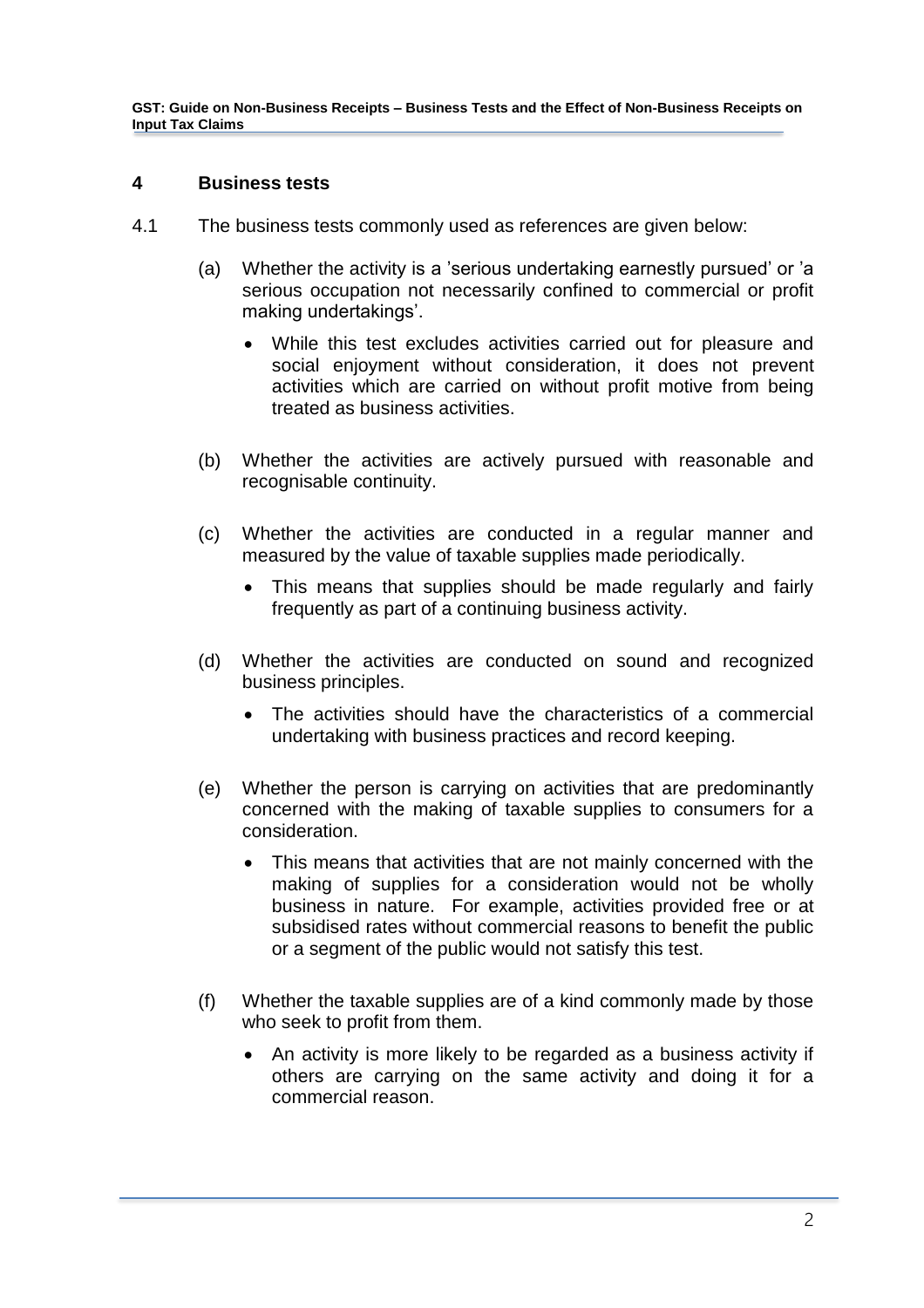4.2 A person need not satisfy all of the above tests to be treated as carrying on a business. In addition, even when one or more of the business tests are satisfied, a person may not be carrying on wholly business activities. For example, he may be regarded as carrying on both business and nonbusiness activities if some of his activities are provided free or at subsidised rates to some targeted segment of the public and he receives grants or donations to support these activities while the rest are provided and charged at open market rates.

# <span id="page-5-0"></span>**5 Businesses with partly business and partly non-business activities**

- 5.1 Non-business activities are those that are purely private or personal activities or free activities provided without commercial reasons. Subsidised activities provided without commercial reasons are considered as carried on partly for business and partly for non-business purposes.
- 5.2 Organisations with objects in the public domain or of a political, religious, philanthropic or patriotic nature may receive subscriptions from the general public towards these causes. However, they will not be regarded as being in business in respect of their subscription receipts, if the subscriptions<sup>2</sup> do not confer any other rights or benefits to the subscribers (i.e. nothing more than the right to receive copies of financial accounts and reports on their activities, and the right to vote at general meeting). Similarly, activities carried out by them for no consideration, i.e. done free of charge and benefiting the public or segment of the public are non-business and fall outside the scope of GST.
- 5.3 Many charities and non-profit organisations charge subsidised fees for the provision of services to the public who benefit from such services. Where such activities are conducted on regular basis and satisfy one or more of the business tests in paragraph 4, there exists a business element in such activities, but the charity or organisation is regarded as not wholly carrying on a business. In other words, it is carrying on partly business and partly non-business activities.

1

 $2$  Section 3(3) of the GST Act — 'Where a body has objects which are in the public domain and are of a political, religious, philanthropic or patriotic nature, it is not to be treated as carrying on a business only because its members subscribe to it, if a subscription obtains no facility or advantage for the subscriber other than the right to participate in its management or receive reports on its activities.'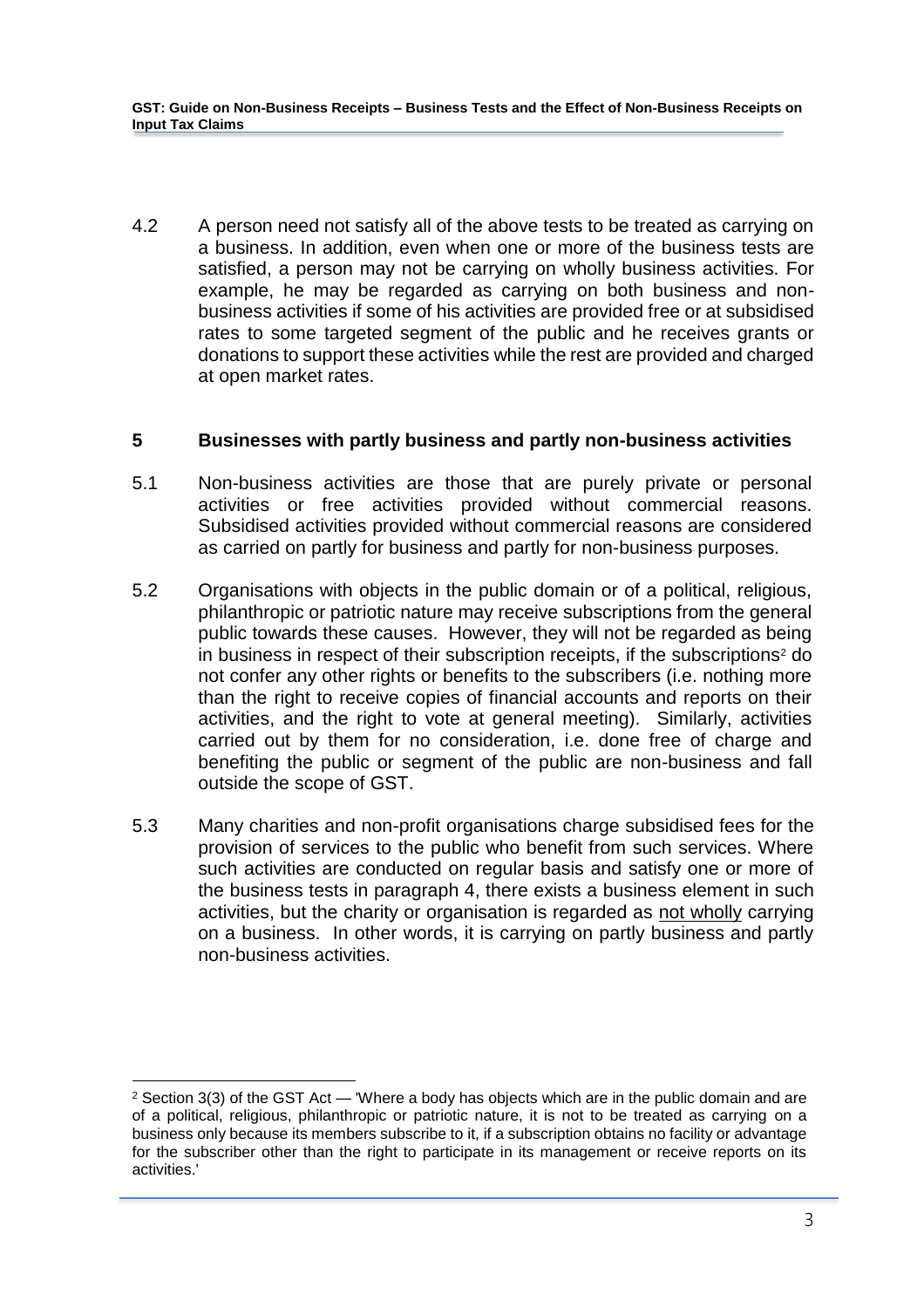- 5.4 An example is a church or temple that receives offerings or donations from its members or the public, for which no benefit is conferred to the donors. Such offerings and donations would fall outside the scope of GST. At the same time, it also provides student care and eldercare services at subsidised fees to the public. If GST-registered or required to be GSTregistered<sup>3</sup>, the fees charged to the recipients of its student care and eldercare services attract GST, as the provision of such services is considered to be a taxable supply of services.
- 5.5 Certain public sector bodies such as schools, hospitals, etc may receive grants or donations to enable them to provide services to the public at subsided fees. They are similarly carrying on both business and nonbusiness activities.

# <span id="page-6-0"></span>**6 Receipt of grants and donations and its implication on input tax recovery**

- 6.1 Organisations that render free and subsidised activities to the public, such as voluntary welfare organisations, charitable organisations and certain public sector bodies, are often financed largely from outright grants and donations. Grants or donations that are given freely by the donors without requiring the recipient to provide anything in return do not attract GST.
- 6.2 In the light of their core objects which are in the public domain or of a political, religious, philanthropic or patriotic nature, such organisations that receive grants or donations, cannot be regarded as being wholly in the business of making of taxable supplies. If GST registered, they need to attribute the GST incurred on their expenses between their business and non-business activities.
- 6.3 The primary test is '**whether the taxable person is wholly carrying on a business towards the making of taxable supplies**'. Where the taxable person passes the test of carrying on a business and makes wholly taxable supplies, and the input tax claims are towards making of those taxable supplies, then they are claimable in full.
- 6.4 Where a taxable person is carrying on both business and non-business activities, then only the input tax attributable to the business activities for the making of taxable supplies is claimable. A taxable person carrying on activities which are partly business and partly non-business has to apportion the input tax under sections 19(4) & 20 of the GST Act and can only claim the portion of input tax applicable to the making of taxable supplies.

1

<sup>&</sup>lt;sup>3</sup> It is required to register for GST if the annual value of its taxable supplies has exceeded or is expected to exceed \$1 million.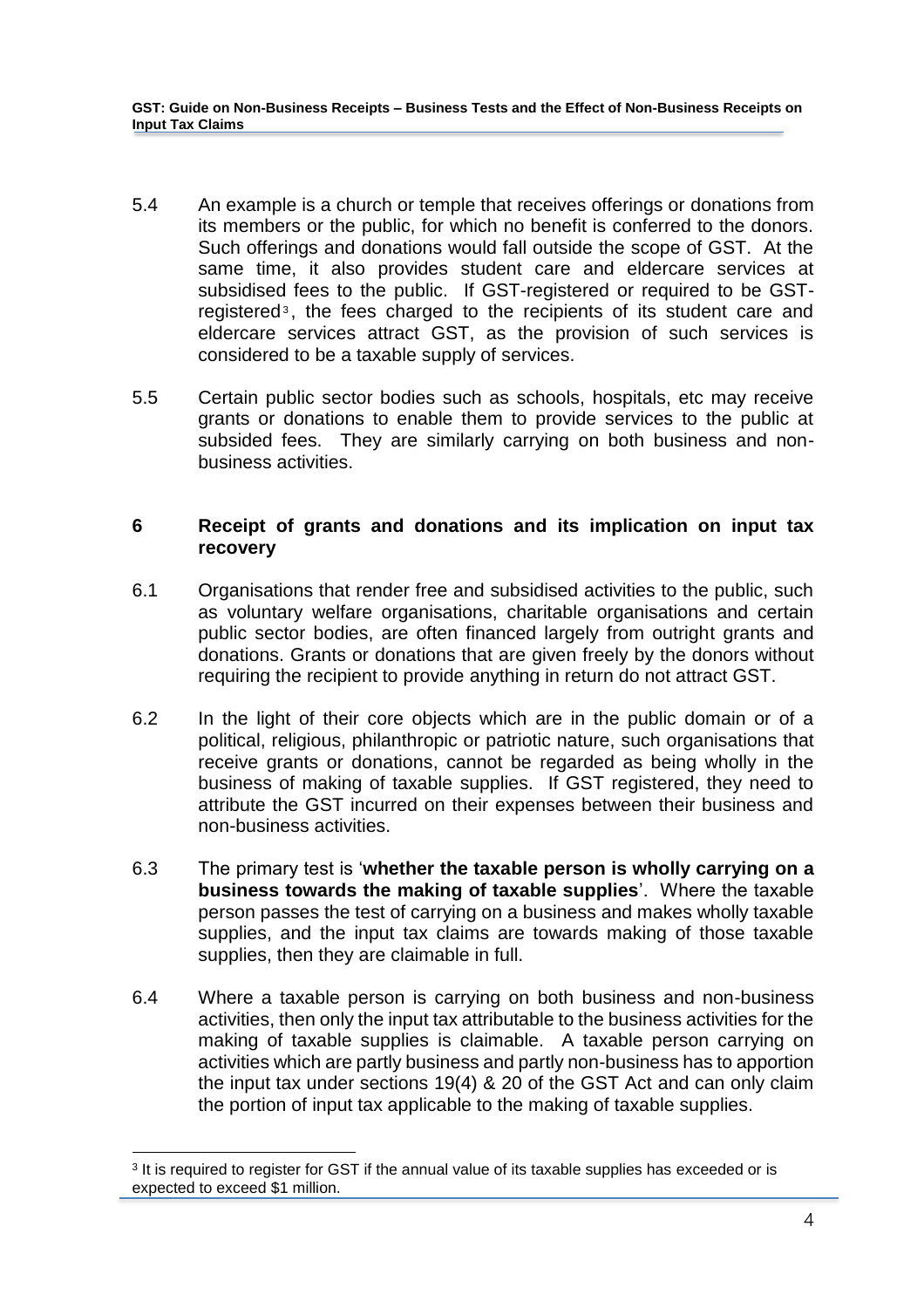6.5 However, the receipt of outright grants or donations by a taxable person does not necessarily mean that the taxable person need to apportion and claim only a portion of his input tax. For instance, commercial organisations making taxable supplies may receive grants such as water efficiency grant or wage credits, as incentives to engage in initiatives that meet national objectives. These grants are not intended to provide funding for the recipients to provide subsidised or free activities. As these commercial organisations would not be involved in subsidised or free activities, they would continue to be regarded as carrying on wholly business activities and need not apportion their input tax.

# <span id="page-7-0"></span>**7 Conclusion**

- 7.1 In summary, a business activity is regarded to have taken place if it is undertaken continuously with taxable supplies made to other persons for a consideration. Such activities should be conducted in a periodic manner and be continued over a period of time.
- 7.2 For organisations that carry on partly business and partly non-business activities, they can only claim the portion of GST (input tax) attributable to the making of taxable supplies from their business activities. For more details of the input tax apportionment rules for charities and non-profit organisations, please refer to the e-Tax Guide "GST: Guide for Charities and Non-Profit Organisations".

# <span id="page-7-1"></span>**8 Contact information**

8.1 For enquiries on this e-Tax Guide, please contact:

**Goods & Services Tax Division Inland Revenue Authority of Singapore**  55 Newton Road Singapore 307987

Tel: 1800 356 8633 Fax: (+65) 6351 3553 Email: [gst@iras.gov.sg](mailto:gst@iras.gov.sg)